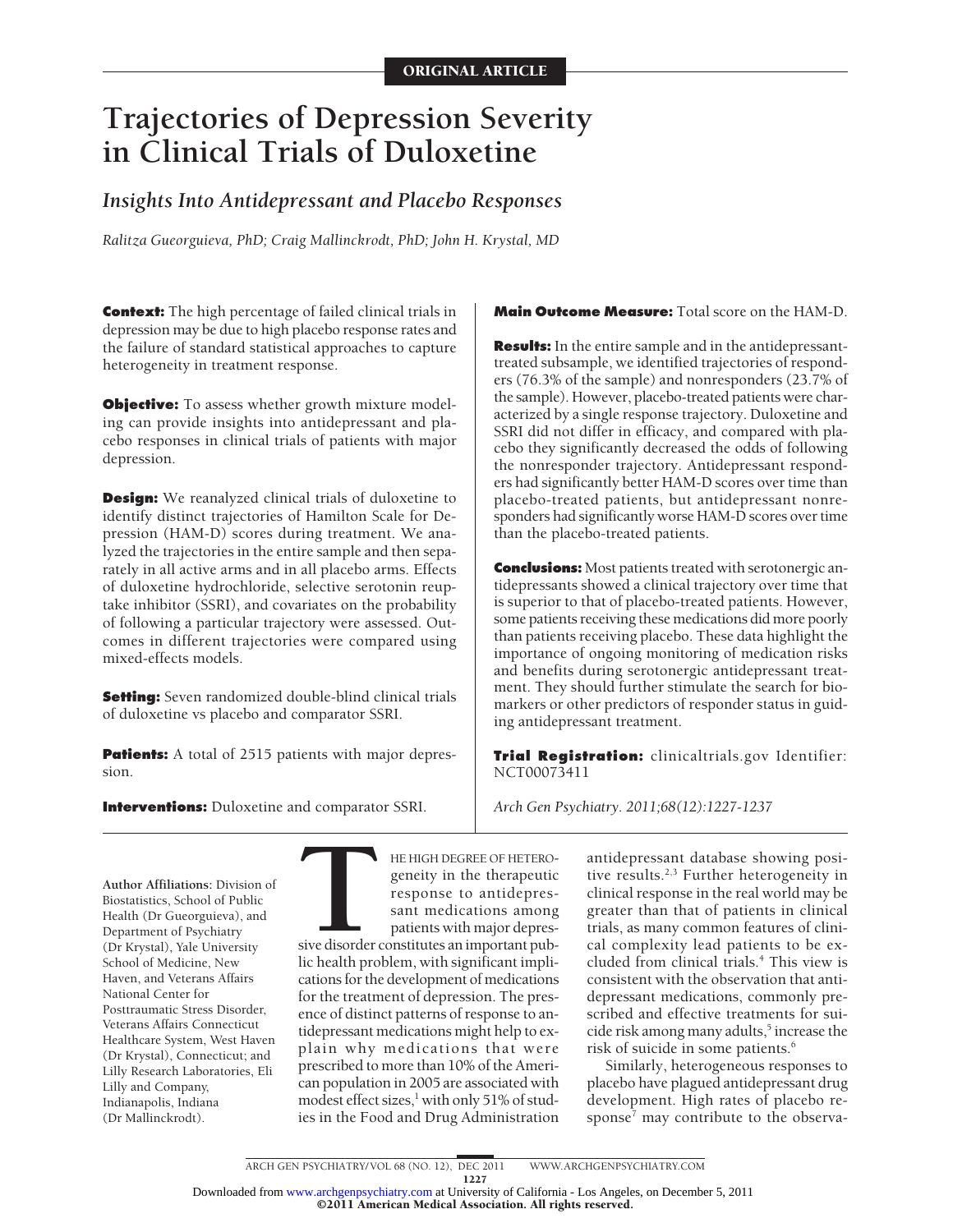| Protocol <sup>a</sup><br>and Trial | <b>Total Sample</b><br><b>Size</b> | <b>Treatment Arms and Sample Size per Arm</b> |                                             |                                                        |                |  |  |  |
|------------------------------------|------------------------------------|-----------------------------------------------|---------------------------------------------|--------------------------------------------------------|----------------|--|--|--|
| <b>HMAQ</b>                        |                                    |                                               | <b>Duloxetine</b><br>(20-60 mg Twice daily) | <b>Fluoxetine hydrochloride</b><br>$(20 \text{ mg/d})$ | <b>Placebo</b> |  |  |  |
| Part A                             | 173                                |                                               | 70                                          | 33                                                     | 70             |  |  |  |
| Part B                             | 193                                |                                               | 82                                          | 37                                                     |                |  |  |  |
| <b>HMAT</b>                        |                                    | <b>Duloxetine</b><br>(20 mg Twice Daily)      | <b>Duloxetine</b><br>(40 mg Twice Daily)    | Paroxetine hydrochloride<br>$(20 \text{ mg/d})$        | <b>Placebo</b> |  |  |  |
| Part A                             | 354                                | 91                                            | 84                                          | 89                                                     | 90             |  |  |  |
| Part B                             | 353                                | 86                                            | 91                                          | 87                                                     | 89             |  |  |  |
| <b>HMAY</b>                        |                                    | <b>Duloxetine</b><br>(40 mg Twice Daily)      | <b>Duloxetine</b><br>(60 mg Twice Daily)    | Paroxetine hydrochloride<br>$(20 \text{ mg/d})$        | <b>Placebo</b> |  |  |  |
| Part A                             | 367                                | 95                                            | 93                                          | 86                                                     | 93             |  |  |  |
| Part B                             | 392                                | 93                                            | 103                                         | 97                                                     | 99             |  |  |  |
| <b>HMCR</b>                        |                                    | <b>Duloxetine</b><br>(60 mg Twice Daily)      |                                             | Escitalopram oxalate<br>$(10 \; mg/d)$                 | <b>Placebo</b> |  |  |  |
| $\cdots$                           | 683                                | 273                                           |                                             | 273                                                    |                |  |  |  |

<sup>a</sup>The protocol names are an internal system that the company used to denote the study.

tion that approximately half of the studies of approved antidepressant medications produce negative or questionable results.3 These challenges motivate research to identify distinct trajectories of clinical response to antidepressant medications or placebo on an empirical basis.8,9 The identification of distinct trajectories of response might provide a foundation for the development of biomarkers or other predictors of treatment response, as well as refinements in the design of antidepressant clinical trials.

Trajectory-based methods address limitations of other approaches of longitudinal analysis of heterogeneous samples. For example, end-point analyses with last observation carried forward are often used, despite serious problems with bias and loss of temporal information.10 Mixed-effects models $^{11}$  use all available data on patients, reduce bias, and improve signal detection over endpoint analyses.10,12,13 However, they assume the same mean trajectory over time for all patients within the same treatment group. Therefore, they do not account for the fact that treatment responders and nonresponders have distinct patterns of response. In contrast, trajectory-based models (also known as latent class models $^{14}$  and growth mixture models<sup>15-17</sup>) allow identification of distinct classes of developmental trajectories and assessment of the effect of treatments on trajectory membership. These methods have been applied to treatment research studies in the areas of alcoholism research<sup>18,19</sup> and depression.<sup>20-22</sup>

Duloxetine hydrochloride is a Food and Drug Administration–approved antidepressant medication with demonstrated efficacy for major depressive disorder.23-25 Pooled analyses of duloxetine studies<sup>11,25,26</sup> have addressed important questions that required larger sample sizes than the typical clinical trial. Herein, we apply trajectory-based methods to the pooled data to explore whether they identify similar or different trajectory classes with active and placebo treatment, whether they provide new insights into the nature of antidepressant and placebo responses, and whether trajectory-based analyses improve signal detection over traditional analytic methods.

## METHODS

#### **SAMPLE**

We analyzed all treatment arms from 7 randomized multicenter double-blind active and placebo comparator-controlled clinical trials of duloxetine for major depressive disorder. Earlier phase II trials conducted in the dose range of 5 to 20 mg/d that were not included in the integrated summary of efficacy were excluded. **Table 1** lists the trials, protocols, arms, and sample size per arm. Four different protocols were used for these studies (HMAQ, HMAT, HMAY, and HMCR). Parts A and B reflect trials run in parallel following the same protocol. Pooling of data from these trials was anticipated during study design. All trials incorporated double-blind variable-duration placebo lead-in periods to blind patients and investigators to the start of active therapy. Safety and efficacy results from these studies have been published previously as individual study findings<sup>23,24,27,28</sup> and summarized as pooled analyses of safety<sup>25</sup> and efficacy.<sup>13</sup>

For this analysis, the following 3 levels of the drug factor were used: duloxetine (all duloxetine doses), SSRI (fluoxetine hydrochloride, paroxetine hydrochloride, and escitalopram oxalate), and placebo (all placebo groups). Because protocols for dose adjustment varied across trials, we could perform dose analyses on only 2 of the protocols (HMAT and HMAY). These secondary analyses revealed no significant dose effects, and the results are not presented herein.

## **STATISTICAL ANALYSIS**

The outcome variable was total score on the 17-item Hamilton Scale for Depression (HAM-D).<sup>29</sup> We used growth mixture modeling and a commercially available computer program (MPlus; Muthen and Muthen, Los Angeles, California<sup>15-17</sup>) to identify distinct trajectories of HAM-D scores during treatment. We first fitted models to the entire sample (duloxetine, SSRI, and placebo arms combined) and then fitted separate models to the active arms and to the placebo arms. The latter analyses were used to evaluate whether different classes would emerge for patients in the active arms and in the placebo arms. We considered linear, quadratic, and cubic trends over time, with between 1 and 4 trajectory classes. We also considered piecewise models with a change point at 2 weeks, linear change before week 2, and quadratic change after week 2.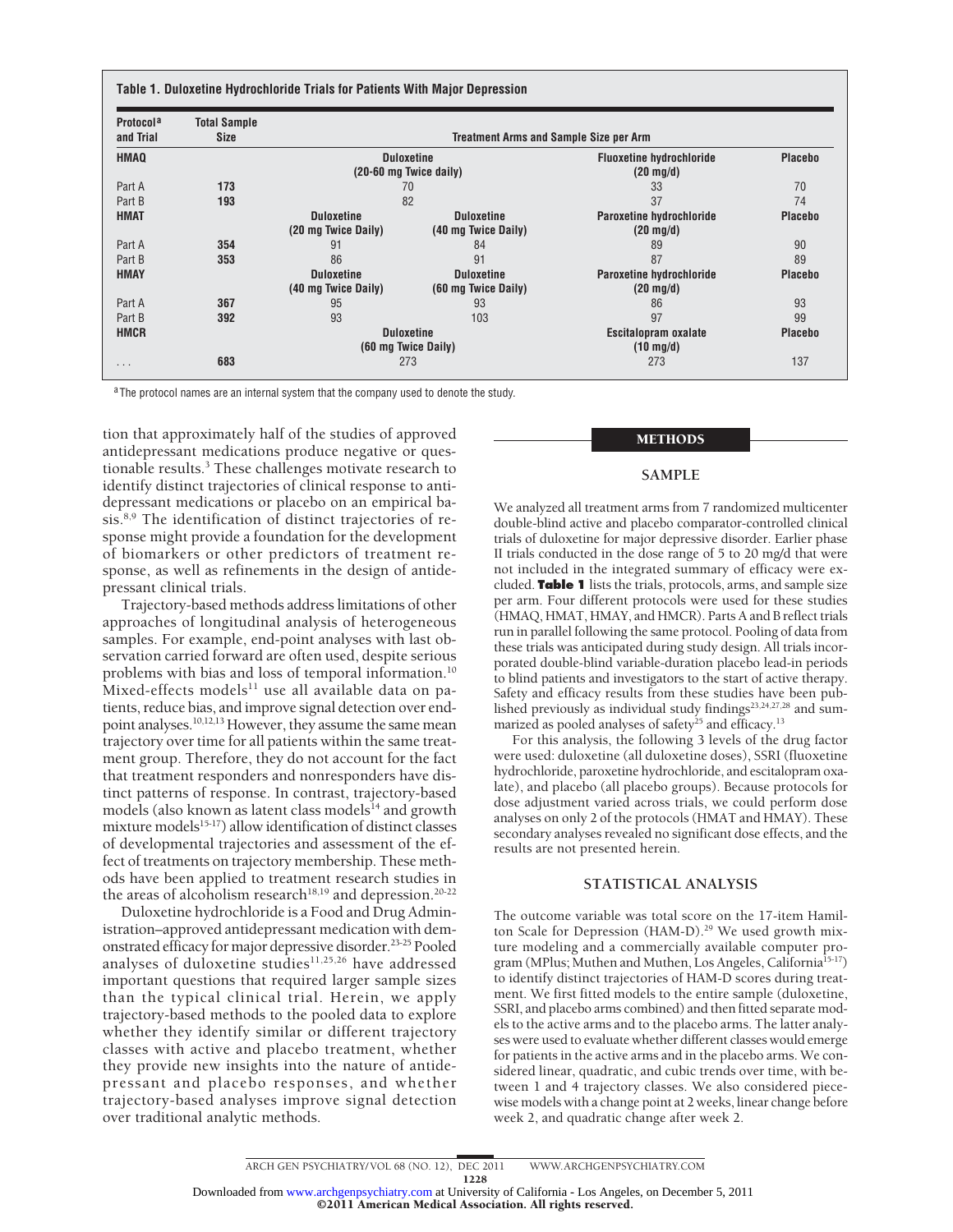#### **Table 2. Results From Model Selection for the Entire Sample**

| Growth<br><b>Mixture</b><br>Model |             | Schwartz-Bayesian<br><b>Information</b><br><b>Criterion</b> |                | Lo-Mendell-Rubin<br><b>Likelihood Ratio Test</b> | <b>Proportion of Individuals in Class</b> |      |                |          |          |
|-----------------------------------|-------------|-------------------------------------------------------------|----------------|--------------------------------------------------|-------------------------------------------|------|----------------|----------|----------|
|                                   | Likelihood  |                                                             | <b>Entropy</b> | 2log<br>Likelihood                               | P<br>Value                                | 1    | $\overline{2}$ | 3        | 4        |
| Linear                            |             |                                                             |                |                                                  |                                           |      |                |          |          |
| 1.1                               | $-43685.38$ | 87480.38                                                    | $\cdots$       | $\cdots$                                         | $\cdots$                                  | 1.00 | $\cdots$       | $\cdots$ | $\cdots$ |
| 1.2                               | $-43628.56$ | 87390.24                                                    | 0.56           | 113.63                                           | < .001                                    | 0.78 | 0.22           | $\cdots$ | $\cdots$ |
| 1.3                               | $-43607.94$ | 87372.47                                                    | 0.63           | 41.26                                            | .001                                      | 0.61 | 0.33           | 0.05     | $\cdots$ |
| 1.4                               | $-43599.64$ | 87379.38                                                    | 0.70           | 16.59                                            | .08                                       | 0.61 | 0.33           | 0.05     | 0.004    |
| Quadratic                         |             |                                                             |                |                                                  |                                           |      |                |          |          |
| 2.1                               | $-42878.88$ | 85898.71                                                    | $\cdots$       | $\cdots$                                         | $\cdots$                                  | 1.00 | $\cdots$       | .        | $\cdots$ |
| 2.2                               | $-42782.65$ | 85737.56                                                    | 0.62           | 192.47                                           | < .001                                    | 0.81 | 0.19           | $\cdots$ | $\cdots$ |
| 2.3                               | $-42728.49$ | 85660.56                                                    | 0.68           | 108.32                                           | .02                                       | 0.64 | 0.31           | 0.04     | $\cdots$ |
| 2.4                               | $-42704.92$ | 85644.74                                                    | 0.75           | 47.15                                            | .03                                       | 0.69 | 0.28           | 0.03     | 0.004    |
| Cubic                             |             |                                                             |                |                                                  |                                           |      |                |          |          |
| 3.1                               | $-42722.47$ | 85593.70                                                    | $\cdots$       | $\cdots$                                         | $\cdots$                                  | 1.00 | $\cdots$       | $\cdots$ | $\cdots$ |
| 3.2                               | $-42608.06$ | 85404.04                                                    | 0.62           | 228.82                                           | < .001                                    | 0.76 | 0.23           | $\cdots$ | $\cdots$ |
| 3.3                               | $-42520.39$ | 85267.85                                                    | 0.72           | 175.34                                           | < .001                                    | 0.74 | 0.23           | 0.03     | $\cdots$ |
| 3.4                               | $-42440.45$ | 85147.12                                                    | 0.75           | 159.87                                           | .16                                       | 0.68 | 0.27           | 0.03     | 0.02     |
| Piecewise                         |             |                                                             |                |                                                  |                                           |      |                |          |          |
| 4.1                               | $-42030.44$ | 84287.95                                                    | $\cdots$       | $\cdots$                                         | .                                         | 1.00 | $\cdots$       | $\cdots$ | $\cdots$ |
| 4.2                               | $-41931.03$ | 84136.11                                                    | 0.62           | 198.82                                           | .003                                      | 0.76 | 0.24           | $\cdots$ | $\cdots$ |
| 4.3                               | $-41868.67$ | 84058.37                                                    | 0.72           | 124.71                                           | .31                                       | 0.69 | 0.29           | 0.02     | $\cdots$ |
| 4.4                               | $-41819.29$ | 84006.60                                                    | 0.72           | 98.76                                            | .17                                       | 0.69 | 0.23           | 0.04     | 0.03     |

The selection of the best model was based on the Schwartz-Bayesian information criterion and on the Lo-Mendell-Rubin (LMR) likelihood ratio test.<sup>30</sup> The LMR statistic tests whether a model with 1 less class than the fitted model describes the data as accurately and is used to select the number of classes. We applied the restriction that we need to have at least 5% of the patients in a class for that class to be meaningful clinically and stable numerically. Classification accuracy was assessed using the entropy value ranging between 0 and 1, with values closer to 1 corresponding to better classification accuracy.

Once the best-fitting model for the entire sample was identified, patients were classified to the most likely trajectory class, and weighted logistic regression analysis was performed to assess the effects of treatment and baseline characteristics on membership in a particular class. Baseline characteristics included sex, atypical flag (yes or no), melancholia flag (yes or no), age, age at onset, Hamilton Scale for Anxiety (HAM-A) total score at baseline, duration of current episode (<8 weeks, 8-18 weeks, 18 weeks to 1 year, or  $>$ 1 year), and number of previous episodes  $(0, 1-2, 3-4, \geq 5, \text{ or missing})$ . We performed backward elimination at the  $P < 0.10$  level. The weights were the posterior probabilities of membership in the assigned class. The association of each baseline characteristic with trajectory membership was also tested one at a time using  $\chi^2$  test, *t* test, or Wilcoxon rank sum test.

Because the separate analyses of the subsample receiving active drug and the subsample receiving placebo revealed 2 trajectory classes for patients receiving active drug (responders and nonresponders) but only 1 class for patients receiving placebo, mixed-model analyses were performed to assess whether patients receiving placebo had significantly different responses from patients receiving active drug who were classified in responder and nonresponder trajectories. To distinguish these 2 trajectory classes from the clinical definitions of responders and nonresponders, we refer to them as trajectory responders and trajectory nonresponders. The response variable in the mixed model was HAM-D total score during 8 weeks. The predictor variables were trajectory class membership (placebo, trajectory responder on duloxetine or SSRI, or trajectory nonresponder on duloxetine or SSRI), time (as a categorical variable), and their interaction.

An unstructured variance-covariance matrix was used for the errors. To control for the potential confounding of baseline covariates when comparing the randomized placebo group with the nonrandomized trajectory responder and trajectory nonresponder groups, we used a propensity scoring approach.31 We calculated predicted probability (propensity score) for each patient to be in the trajectory nonresponder class and used this probability as a covariate in the mixed model. The propensities were calculated based on the fitted logistic regression model for patients in the active arms using all available baseline covariates as predictors.

To assess the relationship between trajectory response and clinical response, we used  $\chi^2$  test and measures of agreement. Trajectory responders were patients who were classified in the responder trajectory. Clinical responders were patients with at least 50% improvement from baseline and a HAM-D total score of less than 10 using last-observation-carried-forward imputation for missing data.

Our primary analyses are valid under missing at random (MAR) assumptions. We assessed the effect of missing data on our results by performing a limited sensitivity analysis under missing not at random (MNAR) assumptions. We used the Muthén-Roy pattern mixture model that Muthén et al<sup>32</sup> recommended as the most appropriate and flexible model of its class. It allows the pattern of dropout to influence the outcome of growth mixture modeling by defining 2 distinct latent class variables, one related to dropout and another related to the outcome trajectories. We identified trajectory classes based on the Muthén-Roy model and repeated all remaining analyses using the corresponding trajectory class definitions.

#### RESULTS

According to the Schwartz-Bayesian information criterion, the best-fitting set of models was the set of piece-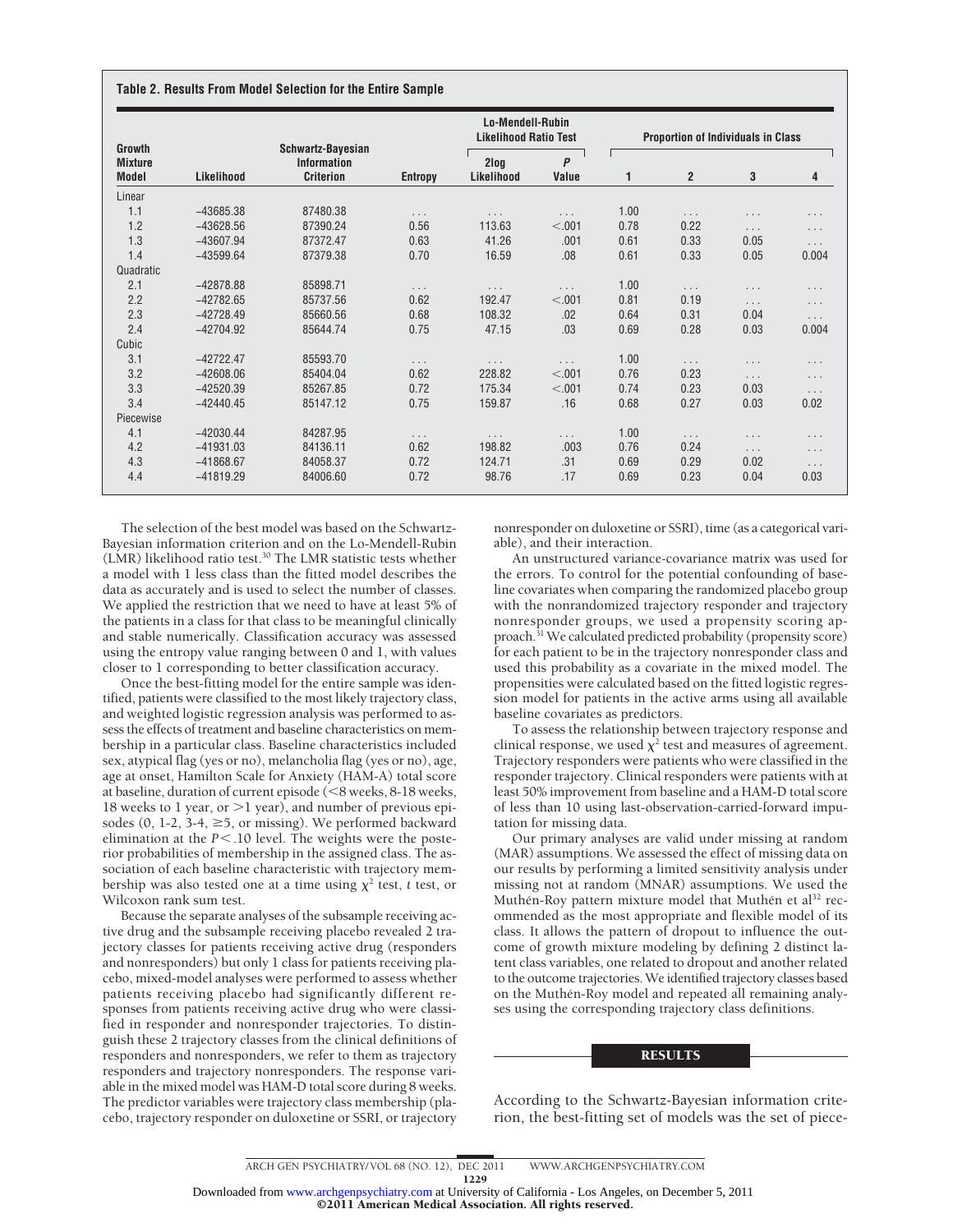

Figure 1. Sample and estimated Hamilton Scale for Depression (HAM-D) mean scores. A, For trajectory responders (class 1) and trajectory nonresponders (class 2) over time. B, For patients receiving placebo. C, For patients receiving active drug.

wise growth mixture models (**Table 2**). Among these, according to the LMR statistic, the model with 2 classes fit the data best. **Figure 1**A shows the estimated and sample means for the 2 trajectory classes over time based on all the data. The class on the bottom (class 1), with 76.3% probability of membership in this class, can be interpreted as the class of trajectory responders. The class on the top (class 2), with 23.7% probability of member-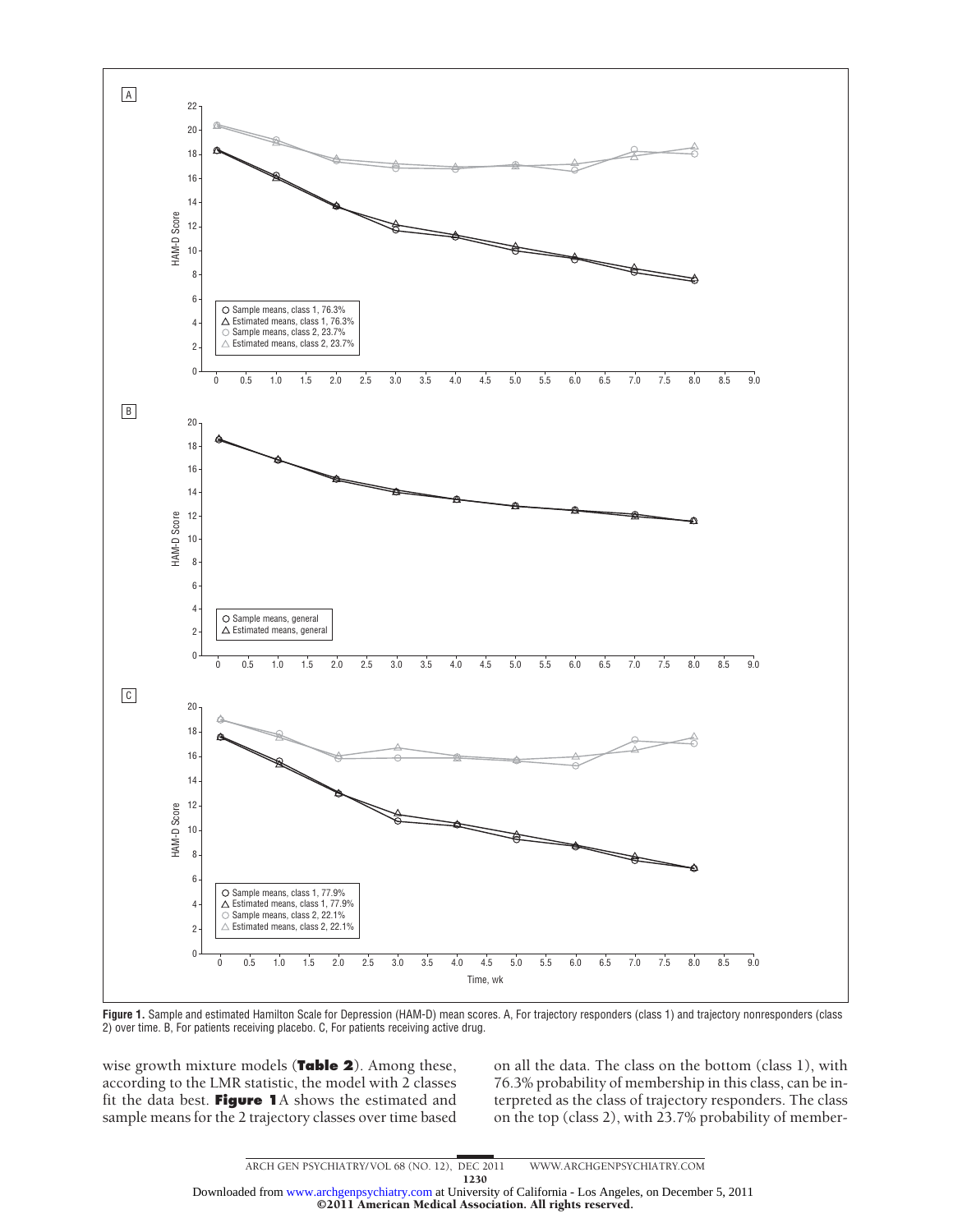| <b>Variable</b>                      | <b>Trajectory Responders</b><br>$(n = 2034)$ | <b>Trajectory Nonresponders</b><br>$(n = 481)$ | P Value |
|--------------------------------------|----------------------------------------------|------------------------------------------------|---------|
| Drug, No. (%)                        |                                              |                                                |         |
| Duloxetine hydrochloride             | 978 (84.2)                                   | 183 (15.8)                                     | < .001  |
| SSRI                                 | 561 (79.9)                                   | 141(20.1)                                      |         |
| Placebo                              | 495 (75.9)                                   | 157(24.1)                                      |         |
| Protocol, No. (%)                    |                                              |                                                |         |
| <b>HMAQ</b>                          | 280 (76.5)                                   | 86 (23.5)                                      | < .001  |
| <b>HMAT</b>                          | 557 (78.8)                                   | 150 (21.2)                                     |         |
| <b>HMAY</b>                          | 669 (88.1)                                   | 90(11.9)                                       |         |
| <b>HMCR</b>                          | 528 (77.3)                                   | 155 (22.7)                                     |         |
| Sex, No. (%)                         |                                              |                                                | .55     |
| Female                               | 1337 (80.5)                                  | 323 (19.5)                                     |         |
| Male                                 | 697 (81.5)                                   | 158 (18.5)                                     |         |
| Atypical flag, No. (%)               |                                              |                                                | .67     |
| Yes                                  | 72 (82.8)                                    | 15(17.2)                                       |         |
| <b>No</b>                            | 1941 (80.9)                                  | 457 (19.1)                                     |         |
| Melancholia flag, No. (%)            |                                              |                                                |         |
| Yes                                  | 1343 (79.5)                                  | 346 (20.5)                                     | .02     |
| <b>No</b>                            | 683 (83.5)                                   | 135 (16.5)                                     |         |
| Duration of current episode, No. (%) |                                              |                                                |         |
| $<8$ wk                              | 482 (85.9)                                   | 79 (14.1)                                      | < .001  |
| 8-18 wk                              | 571 (85.1)                                   | 100 (14.9)                                     |         |
| 18 wk to 1 y                         | 489 (78.4)                                   | 135 (21.6)                                     |         |
| $>1$ V                               | 488 (74.5)                                   | 167(25.5)                                      |         |
| Previous episodes, No. (%)           |                                              |                                                |         |
| $\mathbf{0}$                         | 464 (83.8)                                   | 90(16.2)                                       | .06     |
| $1 - 2$                              | 677 (82.1)                                   | 148 (17.9)                                     |         |
| $3 - 4$                              | 334 (80.5)                                   | 81 (19.5)                                      |         |
| $\geq 5$                             | 390 (77.5)                                   | 113(22.5)                                      |         |
| <b>Missing</b>                       | 169 (77.5)                                   | 49 (22.5)                                      |         |
| Continuous variables, mean (SD)      |                                              |                                                |         |
| Age                                  | 42.47 (12.14)                                | 43.38 (12.30)                                  | .14     |
| Age at onset                         | 31.88 (13.87)                                | 31.00 (13.80)                                  | .21     |
| HAM-A total score                    | 15.39 (5.56)                                 | 17.71 (5.82)                                   | < .001  |

Abbreviations: HAM-A, Hamilton Scale for Anxiety; SSRI, selective serotonin reuptake inhibitor.

ship in this class, can be interpreted as the class of trajectory nonresponders.

Univariate associations between classifications in the 2 trajectory classes (trajectory responder and trajectory nonresponder) and treatment, protocol, and covariates are summarized in **Table 3**. Based on logistic regression analysis with backward elimination, the following variables were significantly related to trajectory membership: drug, protocol, HAM-A total score at baseline, and duration of current episode. Compared with patients receiving duloxetine, patients receiving placebo had significantly lower odds of being in the responders trajectory (odds ratio [OR], 0.56; 95% CI, 0.42-0.73). The results for patients receiving SSRI were similar and statistically significant (OR, 0.69; 95% CI, 0.51-0.93). Patients receiving duloxetine and patients receiving SSRI did not have statistically different odds of being in the responders trajectory (OR, 1.24; 95% CI, 0.93- 1.64). Higher HAM-A total score at baseline was associated with significantly lower odds of being in the responders trajectory (OR, 0.90; 95% CI, 0.88-0.92). Longer duration of current episode seemed to be associated with lower odds of being in the responders trajectory (*P*=.03), but the post hoc pairwise comparisons of longer durations with the shortest duration were not

statistically significant. Compared with the other protocols, protocol HMAY was associated with significantly higher odds of being in the responders trajectory. The 2 trials using this protocol (HMAY part A and HMAY part B) were different from the other trials because they were conducted in Eastern Europe, they included 6-month extensions rather than acute phase only, and the dropout rates were 9% and 19% compared with 30% to 40% for the other trials.

Because duloxetine and SSRI were not differentiated by odds of assignment to the responders trajectory, we combined these 2 groups for the separate analyses of the active and placebo arms. Analyses of both the active and placebo subsamples showed that piecewise linear models fit the data best (**Table 4**). The active arms identified classes similar to the ones based on the entire sample. Figure 1B and C show the best-fitting solutions for the placebo and active data, respectively. Notably, the placebo arms failed to identify more than 1 trajectory class based on the LMR statistic, suggesting that there was no categorical difference in patients' responses to placebo. Rather, continuous bell-shaped distributions were sufficient to describe the between-patient heterogeneity in means, rates of change, and curvature in the response over time in the placebo arms.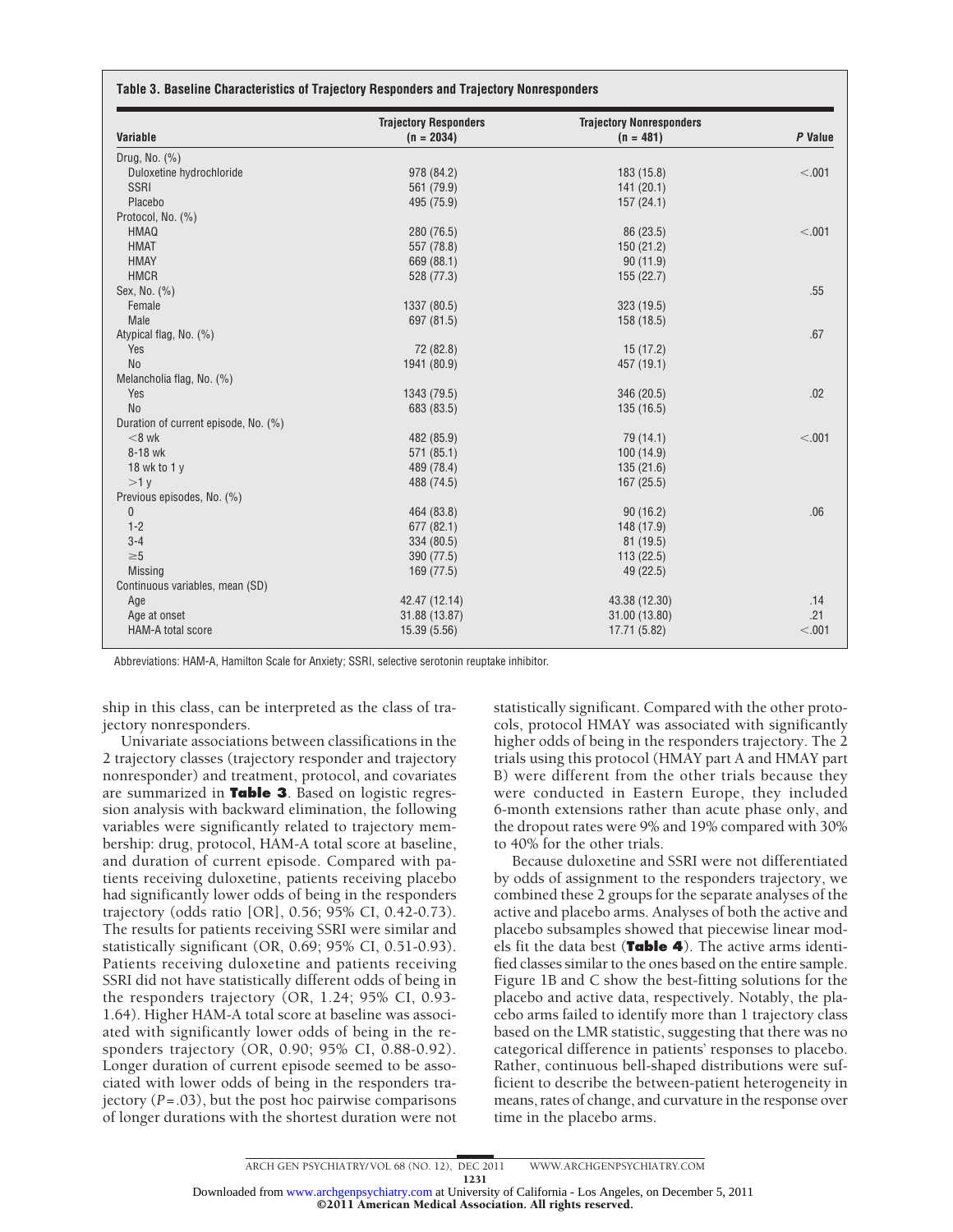|                   | Likelihood  | Schwartz-Bayesian<br><b>Information</b><br><b>Criterion</b> | <b>Entropy</b>          | Lo-Mendell-Rubin<br><b>Likelihood Ratio Test</b> |                         | <b>Proportion of Individuals in Class</b> |                |                         |                         |
|-------------------|-------------|-------------------------------------------------------------|-------------------------|--------------------------------------------------|-------------------------|-------------------------------------------|----------------|-------------------------|-------------------------|
| Model             |             |                                                             |                         | $2$ loq<br>Likelihood                            | P<br>Value              | 1                                         | $\overline{2}$ | 3                       | 4                       |
| Only placebo arms |             |                                                             |                         |                                                  |                         |                                           |                |                         |                         |
| 4.1P              | $-11024.88$ | 22237.68                                                    | $\cdot$ $\cdot$ $\cdot$ | $\cdot$ $\cdot$ $\cdot$                          | .                       | 1.00                                      | $\cdots$       | $\cdot$ $\cdot$ $\cdot$ | $\cdots$                |
| 4.2P              | $-10999.68$ | 22226.16                                                    | 0.94                    | 50.40                                            | .12                     | 0.96                                      | 0.04           | $\cdots$                | $\cdot$ $\cdot$ $\cdot$ |
| 4.3P              | $-10986.31$ | 22238.30                                                    | 0.90                    | 26.74                                            | .64                     | 0.93                                      | 0.03           | 0.04                    | $\cdot$ $\cdot$ $\cdot$ |
| 4.4P              | $-10969.92$ | 22244.40                                                    | 0.72                    | 32.79                                            | .52                     | 0.57                                      | 0.38           | 0.03                    | 0.02                    |
| Only active arms  |             |                                                             |                         |                                                  |                         |                                           |                |                         |                         |
| 4.1A              | $-30967.15$ | 62152.67                                                    | $\cdot$ $\cdot$ $\cdot$ | $\cdot$ $\cdot$ $\cdot$                          | $\cdot$ $\cdot$ $\cdot$ | 1.00                                      | $\cdots$       | $\cdot$ $\cdot$ $\cdot$ | $\cdot$ $\cdot$ $\cdot$ |
| 4.2A              | $-30869.97$ | 62003.49                                                    | 0.67                    | 194.36                                           | < 0.01                  | 0.77                                      | 0.23           | $\cdots$                | $\cdot$ $\cdot$ $\cdot$ |
| 4.3A              | $-30811.50$ | 61931.74                                                    | 0.77                    | 116.93                                           | .002                    | 0.74                                      | 0.25           | 0.01                    | $\cdot$ $\cdot$ $\cdot$ |
| 4.4A              | $-30771.27$ | 61896.45                                                    | 0.80                    | 80.47                                            | .19                     | 0.73                                      | 0.24           | 0.02                    | 0.01                    |

To assess whether this result might be affected by potential confounding factors (eg, the number of treatment arms, percentage of patients randomized to placebo,<sup>33</sup> or different sample sizes for the active and placebo groups), we performed separate analyses for the 3-arm and 4-arm trials, separate analyses of trials with different placebo response rates (20%, 25%, and 40%), and separate analyses of the duloxetine and SSRI arms. The substantive conclusions were the same. Only 1 class was identified for the placebo group ( $P > 0.1$  for all by LMR test). Separate analyses of the duloxetine and SSRI groups favored a 2-class solution over a single-class solution (*P* $> 0.03$  for duloxetine and *P*.002 for comparator SSRI). Adding a third class did not improve the fit of these data (*P*=.07 for duloxetine and *P*=.15 for comparator SSRI), and the third class consisted of a very small percentage of patients with unstable trajectory estimation. Therefore, 2 classes were necessary to adequately describe heterogeneity in response trajectories with duloxetine and comparator SSRI.

The mixed models comparing HAM-D scores over time of trajectory responders receiving active drug, trajectory nonresponders receiving active drug, and patients receiving placebo (**Figure 2**) showed a significant interaction between trajectory class membership and time (*F*16,1801=73.3, *P*-.001). Not surprisingly, trajectory responders receiving active drug showed reduced HAM-D scores compared with patients receiving placebo at week 8 (*t*<sub>2081</sub> = −4.08, *P* < .001). However, pairwise comparisons at week 8 also showed significantly higher HAM-D scores for trajectory nonresponders receiving active drug compared with patients receiving placebo  $(t_{2056}=7.95,$ *P*-.001). When controlling for the propensity of a patient to be a trajectory responder, the differences between trajectory nonresponders receiving active drug vs patients receiving placebo and between trajectory responders receiving active drug vs patients receiving placebo at week 8 remained significant  $(t_{2062}=21.23$  and *t*2045=−3.94, respectively; *P*-.001 for both). Therefore, it seems that the baseline characteristics we studied were insufficient to account for the differences observed between the nonresponders receiving active drug and the patients receiving placebo.

Using the definition of clinical response as at least 50% improvement from baseline and a HAM-D total score of

less than 10 and a last-observation-carried-forward imputation method for missing data, the correspondence between trajectory responders and clinical responders indicated that 480 of 481 (99.8%) trajectory nonresponders were also clinical nonresponders. However, 1318 of 2034 (64.8%) trajectory responders were classified as clinical responders. The remaining trajectory responders (716 of 2034 [35.2%]) were classified as clinical nonresponders.

Overall, dropout proportions were 23.5% of patients receiving duloxetine, 23.0% receiving SSRI, and 26.7% receiving placebo. Among trajectory responders on active drug, the dropout proportion was 18.5%, and among trajectory nonresponders receiving active drug, the dropout proportion was 24.4%. In the entire sample, the Muthén-Roy pattern mixture model under MNAR assumptions identified 2 classes of trajectory response similar to those identified under MAR assumptions (63.7% trajectory responders and 36.3% trajectory nonresponders) and 2 classes of dropout patterns (22.6% with high probability of dropout and 77.4% with low probability of dropout). More patients were classified as trajectory nonresponders in the MNAR analysis than in the MAR analysis (36.3% vs 19.1%). Univariate differences in baseline characteristics between trajectory responders and trajectory nonresponders similar to those given in Table 2 emerged, with 2 exceptions. There was no longer a significant difference in class membership by melancholia depression type (*P*=.38), and the trajectory responders identified under MNAR assumptions had older mean (SD) age at onset than trajectory nonresponders identified under MNAR assumptions (32.1 [13.7] vs 31.0 [14.1] years, *P*=.04). Backward elimination with MNAR trajectory class definitions resulted in the same final model as that reported for MAR assumptions, with similar ORs.

In the placebo group, 1 trajectory class and 2 dropout classes (23.3% with high probability of dropout and 76.7% with low probability of dropout) were identified, while in the active group 2 trajectory classes (68.0% trajectory responders and 32.0% trajectory nonresponders) and 2 dropout classes (19.0% with high probability of dropout and 81.0% with low probability of dropout) were identified. According to the MNAR analysis, the mixed models comparing HAM-D scores over time of trajectory responders receiving active drug, trajec-

©2011 American Medical Association. All rights reserved.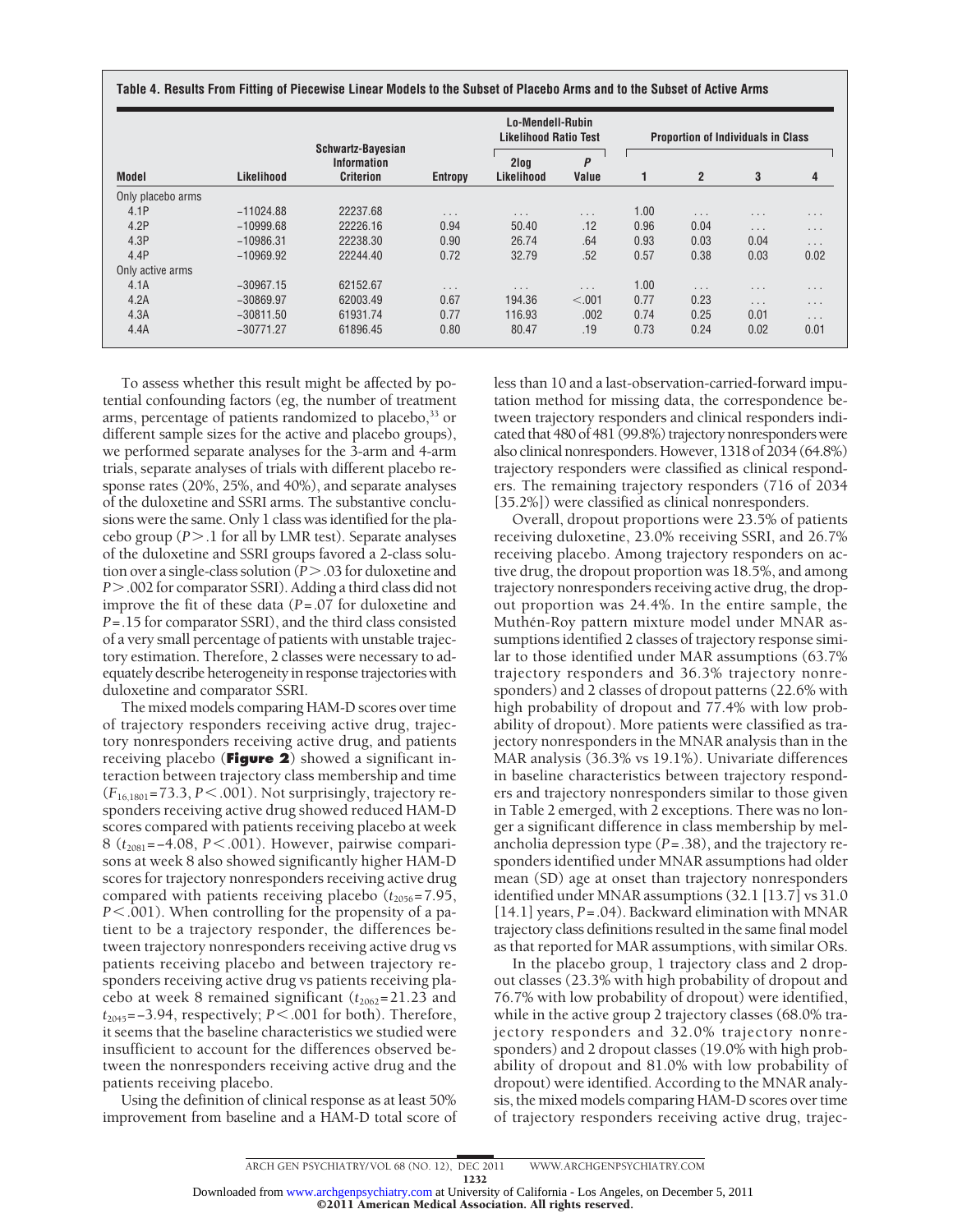

**Figure 2.** Least squares Hamilton Scale for Depression (HAM-D) mean (95% CI) scores for patients receiving placebo, trajectory nonresponders receiving active drug, and trajectory responders receiving active drug.

tory nonresponders receiving active drug, and patients receiving placebo showed a significant interaction between trajectory class membership and time (*F*16,1826=82.6), significantly lower HAM-D scores for trajectory responders receiving active drug than for patients receiving placebo at week 8 ( $t_{2181}$ =21.72), and significantly higher HAM-D scores for trajectory nonresponders receiving active drug than for patients receiving placebo at week 8 ( $t_{2047}$ =-17.99) (*P* < .001 for all). Therefore, the MNAR sensitivity analyses confirmed our results under MAR assumptions.

# COMMENT

The overall trajectory-based analyses of the treatment of 2515 patients successfully classified them into response trajectories and confirmed that duloxetine and SSRI treatment increased the likelihood that most patients treated with these medications would be classified in the responders trajectory. The magnitude of the effects seemed as large as the magnitude of the effects from end-point or mixed-model analyses.<sup>12,13</sup> Therefore, trajectory analyses allowed for strong signal detection, although treatment effects were not more significant than in end-point and mixed-model analyses. The added improvements of trajectory analyses were that patients were classified into response trajectories and that the trajectories were different for active drug and for placebo. As noted earlier, "responder" in this study refers to a favorable clinical trajectory rather than achievement of a priori criteria based on symptom thresholds, an approach that is commonly used in clinical trials.34

Separate analyses of the active and placebo groups revealed that distinct trajectories were identified in the groups treated with duloxetine or SSRI but not in the placebo group. Most patients (about three-quarters) receiving active drug were classified as trajectory responders, and fewer (about one-quarter) were classified as trajectory nonresponders. Patients receiving placebo could not be separated into distinct trajectories and on average showed gradual improvement over time. The failure to identify more than 1 trajectory classes over time in the placebo group is remarkable because growth mixture models are more prone to overestimate rather than underestimate the number of trajectory classes.<sup>35,36</sup> The finding of a single trajectory for patients assigned to placebo may reflect limited statistical power to resolve subtle differences in response trajectories in this group. However, this reasoning assumes that there are categorically different outcomes in each group, and this may not be the case. The present data suggest that widely divergent trajectories of individual patients treated with placebo are best explained as variations within a single class (ie, placebo response differences may be a dimensional rather than categorical characteristic).

The present findings challenge the prevailing view<sup>37,38</sup> that placebo response is associated predominantly with rapid and transient clinical improvement. In some investigations, researchers classified patients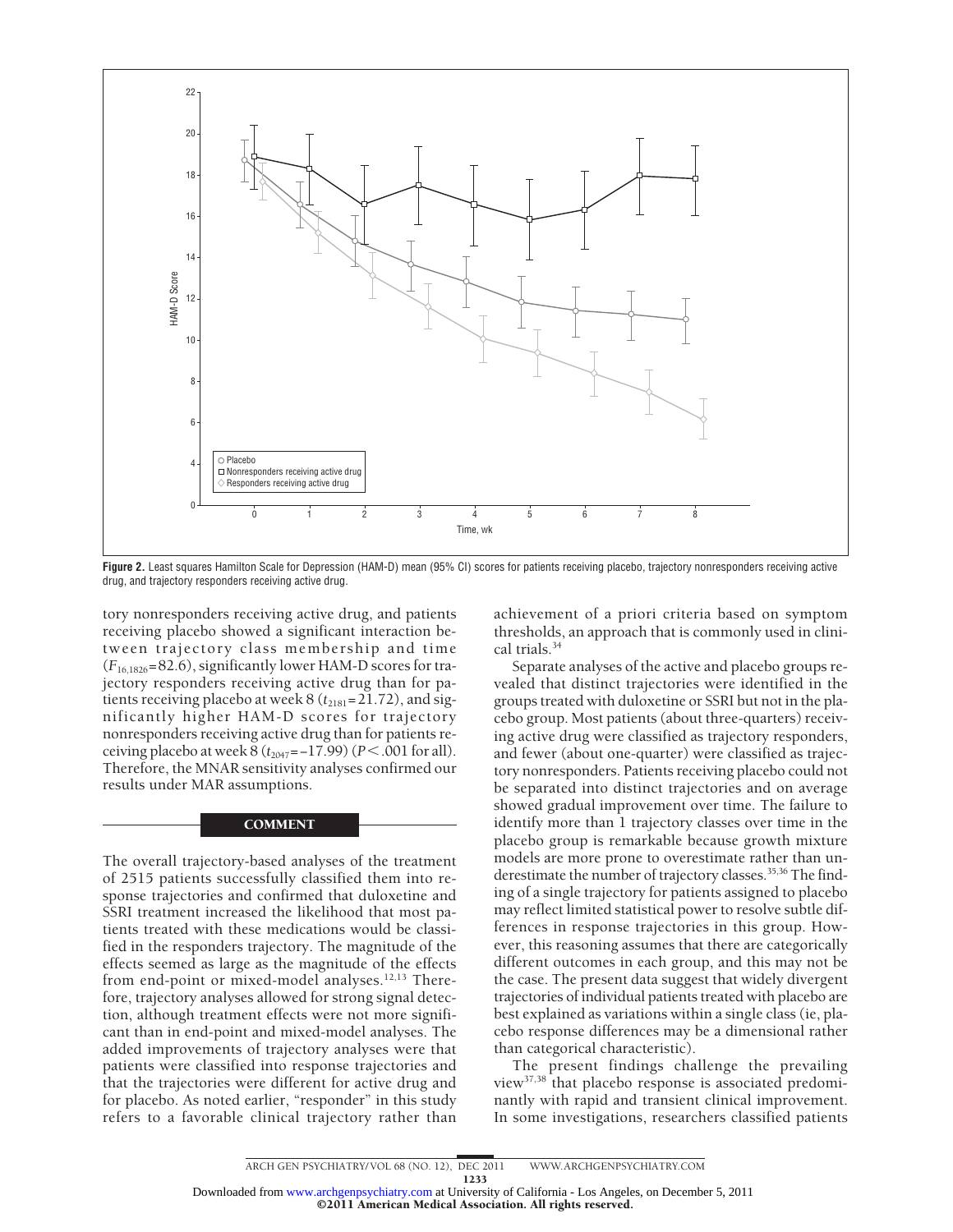showing this response pattern as placebo responders, although the validity of this assumption was never demonstrated. The problem with this conclusion is that growth mixture models provide valid results only under the assumption that placebo responders and nonresponders are groups differentiated by a categorical distinction. If categorically different classes do not exist, spurious latent classes are likely to be identified.<sup>35,36</sup> Therefore, whether one finds categorically different trajectories depends directly on whether one is willing to assume a priori that they exist. This problem is exacerbated in studies with small sample sizes. This study did not assume a priori that placebo response was constituted by multiple trajectory classes. Despite the fact that this study analyzed a much larger sample than prior studies of its kind, its analyses do not support the notion that there is a specific placebo response profile. Rather, we observed an average gradual improvement over time among patients taking placebo, with noticeable dimensional but not categorical heterogeneity. Our results are consistent with the view that placebo response is a continuous measure that is manifested to varying degrees across patients. This view is consistent with the approach by Tarpey and Petkova,<sup>39</sup> who used continuous rather than categorical latent variables to model patient responses to antidepressant medications.

The findings that patients receiving active drug were classified as trajectory responders and trajectory nonresponders, while there was only 1 trajectory for patients receiving placebo, may be partially explained by the effect of the active compound. Active compounds generally have the potential to produce adverse responses that could contribute to categorically different responses. For example, medications with inverted U-shaped doseresponse relationships may be beneficial for patients with low baseline values but may be harmful to patients at the opposite end of the spectrum.

Another possible explanation for the single trajectory class among patients receiving placebo is that all clinical trials in this analysis had a placebo treatment phase before treatment with randomized medication. This placebo lead-in may have acted as a filter that reduced response heterogeneity during subsequent placebo treatment because it eliminated patients with immediate placebo response from the sample. Placebo lead-in is a practice that is intended to improve signal detection by selecting out patients who are likely to respond to pla $cebo<sup>40</sup>$  and by selecting in patients whose poor placebo response portends superior medication responses.<sup>41</sup> However, the published data<sup>42-46</sup> overwhelmingly indicate that the rate of clinical response during placebo lead-in is very low and that exclusion of placebo responders does not improve signal detection in clinical trials. Therefore, it is unlikely that the presence of placebo lead-in periods in the contributing studies influenced the present findings or compromised their generalizability.

Our analyses do not support the view that antidepressant treatment response was slower and less transient than placebo response. Rather, consistent with a recent metaanalysis $47$  confirming early signs of SSRI efficacy, the change in HAM-D scores as a result of antidepressant treatment among responders seemed to be faster and more sustained than the change in HAM-D scores among patients on placebo. Our analyses also support the notion that early improvement during the first 2 weeks of treatment is predictive of treatment outcome<sup>48</sup> and that different antidepressant medications have similar treatment response profiles.<sup>49,50</sup>

In the present analysis, where there are 2 trajectories for patients treated with antidepressants and 1 trajectory for patients treated with placebo, some patients would seem to be more effectively treated with placebo than with a serotonergic antidepressant. The trajectory of nonresponse to antidepressants was not consistent with the timing of a transient increase in suicidality among antidepressant-treated patients with depression.<sup>6</sup> Instead, the trajectories of responders and nonresponders diverged increasingly over time, suggesting that patients affected adversely by serotonin reuptake inhibitors might be better off if these medications were discontinued. At a minimum, they highlight the potential clinical importance of careful ongoing monitoring of the effect of prescribed antidepressants.

The clear separation of patients treated with antidepressants into responders and nonresponders and the observed homogeneity of treatment response on placebo, together with the significantly worse mean response of trajectory nonresponders taking active drug compared with the mean response of patients taking placebo, may help explain the failure of many clinical trials of antidepressant medication to demonstrate treatment efficacy. The main hypotheses in almost all clinical trials focus on demonstrating average treatment effects. However, when there is sizable heterogeneity in treatment response, with most patients benefiting from a treatment but with some patients demonstrating significantly worse outcomes than the average improvement while receiving placebo, it is likely that average treatment effects will be diminished and may lose statistical significance. Therefore, unless strategies are introduced to reduce this heterogeneity or study sample sizes are increased significantly to augment statistical power, it would seem that the status quo regarding failed trials of serotonin reuptake inhibitors is unlikely to change.

The fact that almost all trajectory nonresponders were clinical nonresponders but only about two-thirds of trajectory responders were clinical responders suggests that the clinical response definition is stricter than the trajectory response definition. It is possible that patients who do not meet the clinical response definition but are classified as trajectory responders may meet the clinical response definition with a longer follow-up period. This can be evaluated in follow-up analyses. Validation of our results in other studies is also necessary to assess how stable the trajectory class definitions are.

The inferences drawn from the present analyses are limited by several factors. First, we were unable to differentiate whether the poor responses to antidepressants arose from a negative effect of taking antidepressant medication or as a consequence of discontinuation of these medications. Although our limited sensitivity analysis under MNAR assumptions suggests that our results are not sensitive to the effects of missing data, further research is necessary to estimate the extent of the

©2011 American Medical Association. All rights reserved. Downloaded from [www.archgenpsychiatry.com](http://www.archgenpsychiatry.com) at University of California - Los Angeles, on December 5, 2011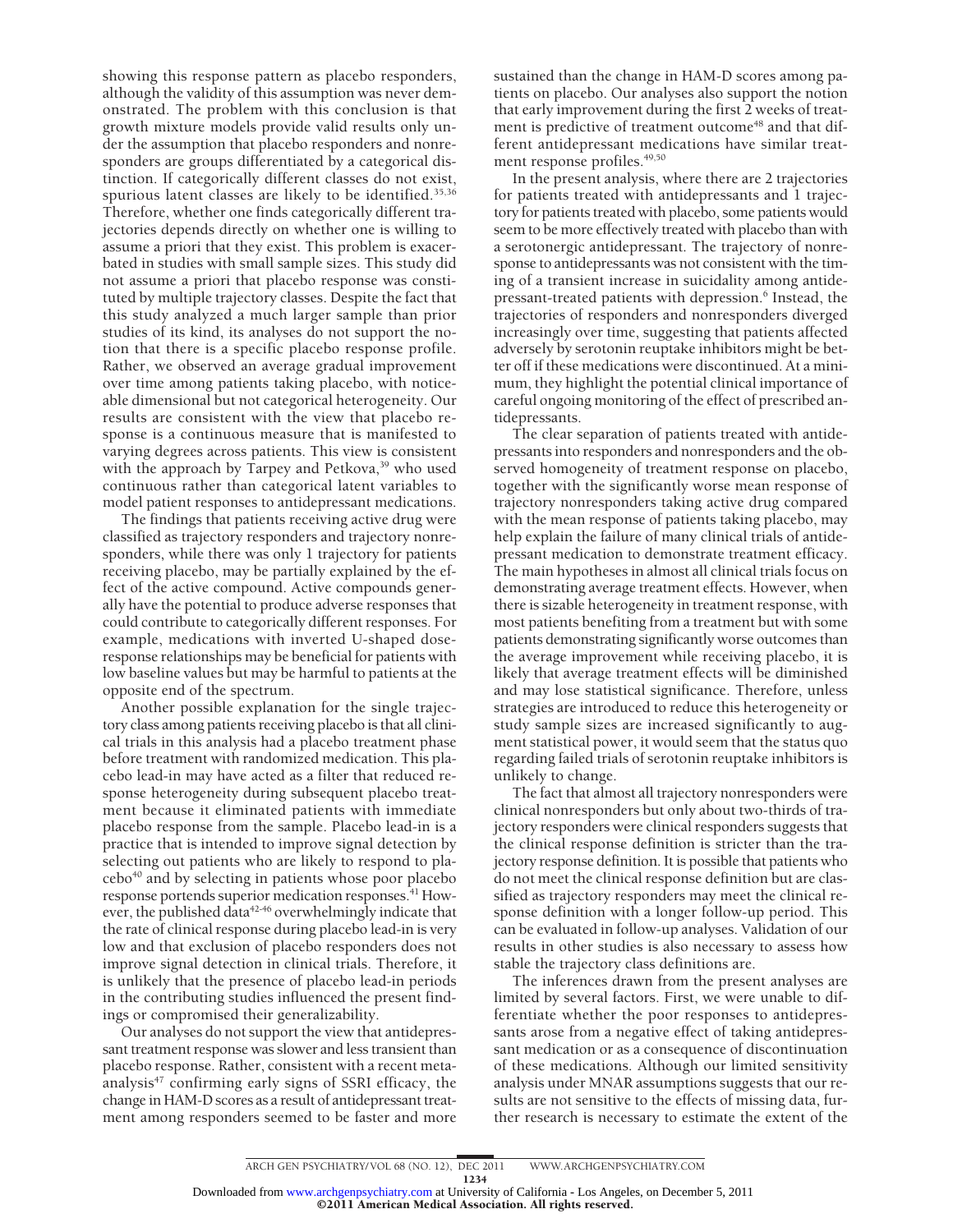influence of missing data due to different model assumptions for missing data.

Second, although the reported studies included only patients with unipolar major depression determined using rigorous diagnostic methods, it is impossible to rule out the presence of latent bipolar disorder in the study population. Antidepressants are reported to have reduced efficacy in treating depression among patients with bipolar disorder, and they may increase mood cycling. $51,52$ Similarly, adverse effects of other forms of psychopathologic conditions, particularly personality disorders, or the social use of alcohol cannot be determined using the existing data set.

Third, the implications are limited by the brief duration (8 weeks) of the reported studies. In the present study, it was impossible to predict whether nonresponders may become responders with extended treatment or whether the negative consequences of antidepressant discontinuation in some nonresponders outweigh the apparent benefits.

Fourth, the present analysis is predicated on the assumption that heterogeneous classes of antidepressant medications exist. An alternative view is that the probability of nonresponse may vary continuously across the population, and if this is indeed the case, alternative models with latent trait rather than latent class variables might be more appropriate.<sup>39</sup>

Fifth, we considered only 1 type of linear parametric model. Alternative nonlinear models have been considered by other authors<sup>53,54</sup> to predict treatment outcome from early treatment response. It is difficult to distinguish the fit of such models from the fit of simpler polynomial models with a limited number of time points. Such models have not been used in the context of growth mixture modeling and are unavailable in standard software, but they might provide an important tool for flexible modeling of treatment response for more frequently collected treatment outcome data.

Sixth, our analyses do not assess causal treatment effects because we consider treatment a predictor of class membership rather than a predictor of growth factors within a class, as suggested by Muthén and Brown.<sup>55</sup> In the causal framework, latent classes are considered characteristics of the patients (eg, never responders, drug-only responders, placebo-only responders, and always responders), and a key assumption is that the "numbers of classes and the true, population proportions of patients in each class be the same  $\frac{1}{2}$  across intervention conditions."<sup>56(pS96)</sup> In our analysis, classes are considered empirically derived distinct trajectories of longitudinal response, and we have direct evidence that the number of classes and the proportion of classes vary by treatment. Although our propensity scoring approach allowed us to control for observed predictors of trajectory membership, it is possible that unmeasured confounders (eg, genotypes and environmental factors) can affect our results.

Identifying predictors of clinical trajectories might advance the personalized treatment of major depressive disorder (ie, to assist in the better matching of patients and treatments). In this regard, the present study replicated the finding from the large multicenter antidepressant trial Sequenced Treatment Alternatives to Relieve

Depression (STAR\*D) that high levels of anxiety predicted poorer antidepressant response.<sup>57</sup> Predictors of membership in both favorable and poor response trajectories might be used to inform the selection of medications for particular patients. Despite a long history of the study of clinical, $31,58$  neurochemical, $59$  and genetic $60$ predictors of subtypes of depression and treatment response, there are still no objective bases for the personalized treatment of depression that are sufficiently explanatory and specific to guide the treatment of individual patients. Future research will be needed to determine whether trajectory-based analyses will be useful in advancing this objective.

# **Submitted for Publication:** May 27, 2011; accepted July 8, 2011.

**Correspondence:** Ralitza Gueorguieva, PhD, Division of Biostatistics, School of Public Health, Yale University School of Medicine, 60 College St, Room 215B, New Haven, CT 06520-8034 (ralitza.gueorguieva@yale.edu).

**Author Contributions:** Dr Gueorguieva had full access to all the data in the study and takes responsibility for the integrity of the data and the accuracy of the data analysis.

**Financial Disclosure:** Dr Krystal has been a consultant to the following companies: Aisling Capital LLC, Astra-Zeneca Pharmaceuticals, Biocortech, Brintnall & Nicolini Inc, Easton Associates, Gilead Sciences Inc, GlaxoSmithKline, Janssen Pharmaceuticals, Lundbeck Research USA, Medivation Inc, Merz Pharmaceuticals, MK Medical Communications, Pfizer Pharmaceuticals, F. Hoffmann-La Roche Ltd, SK Holdings Co Ltd, Sunovion Pharaceuticals Inc, Takeda Industries, Teva Pharmaceutical Industries Ltd, and Transcept Pharmaceuticals. Dr Krystal is on the scientific advisory board of Abbott Laboratories, Bristol-Myers Squibb, Eisasi Inc, Eli Lilly and Co, Forest Laboratories, Lohocla Research Corporation, Mnemosyne Pharaceuticals Inc, Naurex Inc, Pfizer Pharmaceuticals, and Shire Pharmaceuticals. Dr Krystal has the following patents and inventions: (1) patent 5 447 948 (September 5, 1995) with J. P. Seibyl and D. S. Charney on dopamine and noradrenergic reuptake inhibitors in the treatment of schizophrenia and (2) patent application PCTWO06108055A1 with G. Sanacora related to targeting the glutamatergic system for the treatment of neuropsychiatric disorders.

**Funding/Support:** This trial was supported by grants K05 AA 14906 and 2P50 AA 012870 from the National Institute on Alcohol Abuse and Alcoholism and the Veterans Affairs National Center for Posttraumatic Stress Disorder and by Clinical and Translational Science Award UL1 RR024139 from the National Center for Research Resources (a component of the National Institutes of Health) and the National Institutes of Health Roadmap for Medical Research.

**Disclaimer:** The contents herein are solely the responsibility of the authors and do not necessarily represent the official view of National Center for Research Resources or the National Institutes of Health.

**Additional Contributions:** Brian Pittman, MS, provided helpful comments on the manuscript.

1235

©2011 American Medical Association. All rights reserved. Downloaded from [www.archgenpsychiatry.com](http://www.archgenpsychiatry.com) at University of California - Los Angeles, on December 5, 2011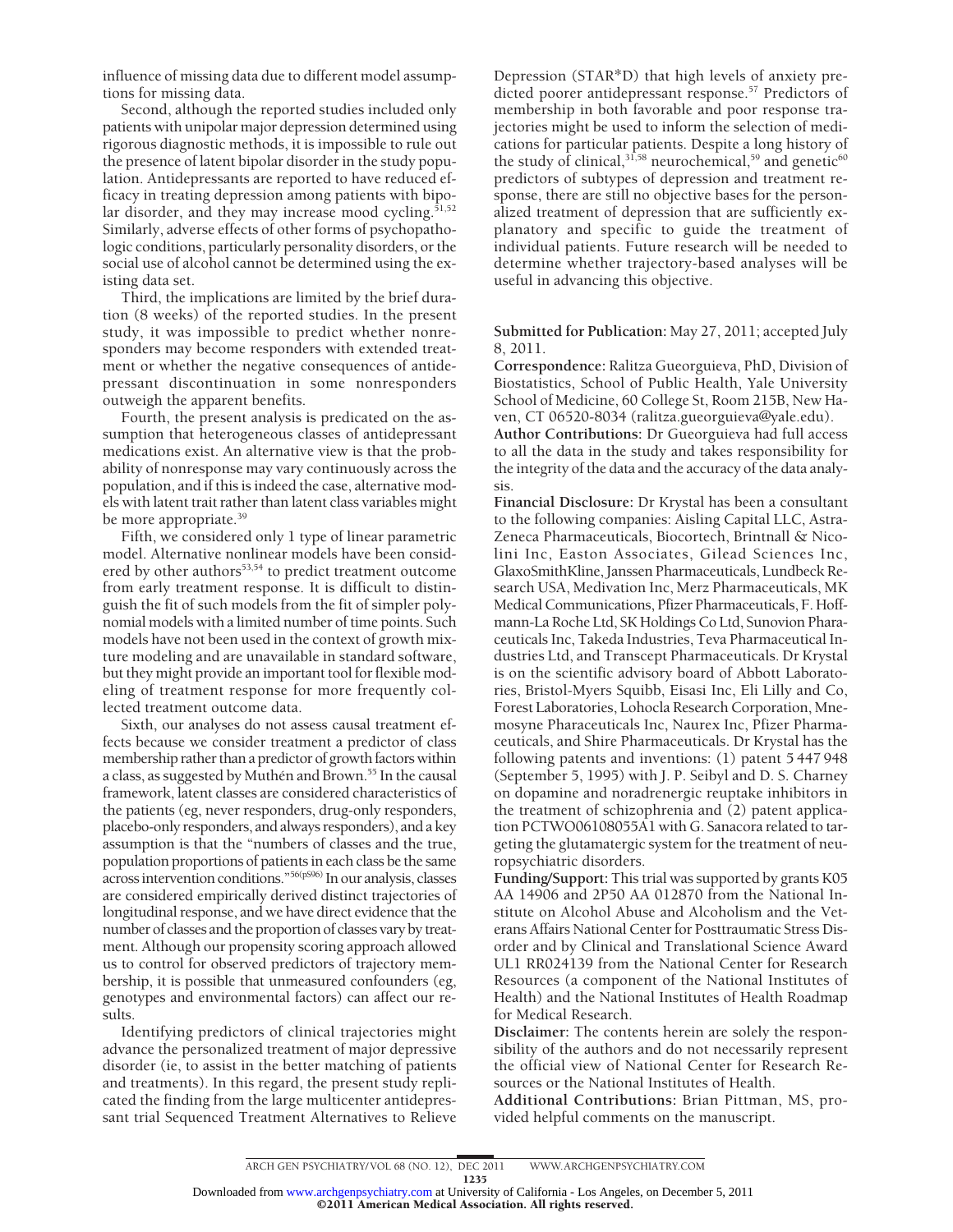#### **REFERENCES**

- 1. Olfson M, Marcus SC. National patterns in antidepressant medication treatment. *Arch Gen Psychiatry*. 2009;66(8):848-856.
- 2. Kirsch I, Deacon BJ, Huedo-Medina TB, Scoboria A, Moore TJ, Johnson BT. Initial severity and antidepressant benefits: a meta-analysis of data submitted to the Food and Drug Administration. *PLoS Med*. 2008;5(2):e45. Accessed August 24, 2011.
- 3. Turner EH, Matthews AM, Linardatos E, Tell RA, Rosenthal R. Selective publication of antidepressant trials and its influence on apparent efficacy. *N Engl J Med*. 2008;358(3):252-260.
- 4. Wisniewski SR, Rush AJ, Nierenberg AA, Gaynes BN, Warden D, Luther JF, McGrath PJ, Lavori PW, Thase ME, Fava M, Trivedi MH. Can phase III trial results of antidepressant medications be generalized to clinical practice? A STAR\*D report. *Am J Psychiatry*. 2009;166(5):599-607.
- 5. Stone M, Laughren T, Jones ML, Levenson M, Holland PC, Hughes A, Hammad TA, Temple R, Rochester G. Risk of suicidality in clinical trials of antidepressants in adults: analysis of proprietary data submitted to US Food and Drug Administration. *BMJ*. 2009;339:b2880 Accessed. August 24, 2011.
- 6. Jick H, Kaye JA, Jick SS. Antidepressants and the risk of suicidal behaviors. *JAMA*. 2004;292(3):338-343.
- 7. Walsh BT, Seidman SN, Sysko R, Gould M. Placebo response in studies of major depression: variable, substantial, and growing. *JAMA*. 2002;287(14):1840- 1847.
- 8. Tarpey T, Petkova E, Odgen RT. Profiling placebo responders by self-consistent clustering of functional data. *J Am Stat Assoc*. 2003;98:850-858.
- 9. Gomeni R, Lavergne A, Merlo-Pich E. Modeling placebo response in depression trials using a longitudinal model with informative dropout. *Eur J Pharm Sci*. 2009; 36(1):4-10.
- 10. Gueorguieva R, Krystal JH. Move over ANOVA: progress in analyzing repeatedmeasures data and its reflection in papers published in the *Archives of General Psychiatry. Arch Gen Psychiatry*. 2004;61(3):310-317.
- 11. Diggle PJ, Liang KY, Zeger BL. *Analysis of Longitudinal Data.* Oxford, England: Clarendon Press; 1996.
- 12. Mallinckrodt CH, Detke MJ, Kaiser CJ, Watkin JG, Molenberghs G, Carroll RJ. Comparing onset of antidepressant action using a repeated measures approach and a traditional assessment schedule. *Stat Med*. 2006;25(14):2384-2397.
- 13. Mallinckrodt CH, Prakash A, Houston JP, Swindle R, Detke MJ, Fava M. Differential antidepressant symptom efficacy: placebo-controlled comparisons of duloxetine and SSRIs (fluoxetine, paroxetine, escitalopram). *Neuropsychobiology*. 2007;56(2-3):73-85.
- 14. Nagin DS. Analyzing developmental trajectories: a semi-parametric, groupbased approach. *Psychol Methods*. 1999;4:139-157.
- 15. Muthén B, Shedden K. Finite mixture modeling with mixture outcomes using the EM algorithm. *Biometrics*. 1999;55(2):463-469.
- 16. Muthén BO, Muthén LK. Integrating person-centered and variable-centered analyses: growth mixture modeling with latent trajectory classes. *Alcohol Clin Exp Res*. 2000;24(6):882-891.
- 17. Muthén B, Asparouhov T. Growth mixture modeling: analysis with nongaussian random effects. In: Fitzmaurice G, Davidian M, Verbeke G, Molenberghs G, eds. *Longitudinal Data Analysis.* Boca Raton, FL: Chapman & Hall/ CRC Press; 2009:143-165.
- 18. Gueorguieva R, Wu R, Pittman B, Cramer J, Rosenheck RA, O'Malley SS, Krystal JH. New insights into the efficacy of naltrexone based on trajectory-based reanalyses of two negative clinical trials. *Biol Psychiatry*. 2007;61(11):1290-1295.
- 19. Gueorguieva R, Wu R, Donovan D, Rounsaville BJ, Couper D, Krystal JH, O'Malley SS. Naltrexone and combined behavioral intervention effects on trajectories of drinking in the COMBINE study. *Drug Alcohol Depend*. 2010;107(2-3):221- 229.
- 20. Muthén B, Brown H, Leuchter A, Hunter A. General approaches to analysis of course: applying growth mixture modeling to randomized trials of depression medication. In: Shrout PE, ed. *Causality and Psychopathology: Finding the Determinants of Disorders and Their Cures.* Washington, DC: American Psychiatric Publishing; 2008.
- 21. Hunter AM, Muthén BO, Cook IA, Leuchter AF. Antidepressant response trajectories and quantitative electroencephalography (QEEG) biomarkers in major depressive disorder. *J Psychiatr Res*. 2010;44(2):90-98.
- 22. Uher R, Muthén B, Souery D, Mors O, Jaracz J, Placentino A, Petrovic A, Zobel A, Henigsberg N, Rietschel M, Aitchison KJ, Farmer A, McGuffin P. Trajectories of change in depression severity during treatment with antidepressants. *Psychol Med*. 2010;40(8):1367-1377.
- 23. Goldstein DJ, Mallinckrodt C, Lu Y, Demitrack MA. Duloxetine in the treatment of major depressive disorder: a double-blind clinical trial. *J Clin Psychiatry*. 2002; 63(3):225-231.
- 24. Goldstein DJ, Lu Y, Detke MJ, Wiltse CG, Mallinckrodt CH, Demitrack MA. Duloxetine in the treatment of depression: a double-blind placebo-controlled comparison with paroxetine. *J Clin Psychopharmacol*. 2004;24(4):389-399.
- 25. Hudson JI, Wohlreich MM, Kajdasz DK, Mallinckrodt CH, Watkin JG, Martynov OV. Safety and tolerability of duloxetine in the treatment of major depressive disorder: analysis of pooled data from eight placebo-controlled clinical trials. *Hum Psychopharmacol*. 2005;20(5):327-341.
- 26. Shelton RC, Prakash A, Mallinckrodt CH, Wohlreich MM, Raskin J, Robinson MJ, Detke MJ. Patterns of depressive symptom response in duloxetine-treated outpatients with mild, moderate or more severe depression. *Int J Clin Pract*. 2007; 61(8):1337-1348.
- 27. Detke MJ, Wiltse CG, Mallinckrodt CH, McNamara RK, Demitrack MA, Bitter I. Duloxetine in the acute and long-term treatment of major depressive disorder: a placebo- and paroxetine-controlled trial. *Eur Neuropsychopharmacol*. 2004; 14(6):457-470.
- 28. Perahia DG, Wang F, Mallinckrodt CH, Walker DJ, Detke MJ. Duloxetine in the treatment of major depressive disorder: a placebo- and paroxetine-controlled trial. *Eur Psychiatry*. 2006;21(6):367-378.
- 29. Hamilton M. A rating scale for depression. *J Neurol Neurosurg Psychiatry*. 1960; 23:56-62.
- 30. Lo Y, Mendell NR, Rubin DB. Testing the number of components in a normal mixture. *Biometrika*. 2001;88:767-778.
- 31. D'Agostino RB Jr. Propensity score methods for bias reduction in the comparison of a treatment to a non-randomized control group. *Stat Med*. 1998;17(19): 2265-2281.
- 32. Muthén B, Asparouhov T, Hunter A, Leuchter A. Growth modeling with nonignorable dropout: alternative analyses of the STAR\*D antidepressant trial. *Psychol Methods*. 2011;61(1):17-33.
- 33. Papakostas GI, Fava M. Does the probability of receiving placebo influence clinical trial outcome? a meta-regression of double-blind, randomized clinical trials in MDD. *Eur Neuropsychopharmacol*. 2009;19(1):34-40.
- 34. Tedlow J, Fava M, Uebelacker L, Nierenberg AA, Alpert JE, Rosenbaum J. Outcome definitions and predictors in depression. *Psychother Psychosom*. 1998; 67(4-5):266-270.
- 35. Bauer DJ, Curran PJ. Distributional assumptions of growth mixture models: implications for overextraction of latent trajectory classes. *Psychol Methods*. 2003; 8(3):338-363.
- 36. Tarpey T, Yun D, Petkova E. Model misspecification: finite mixture or homogeneous? *Stat Modelling*. 2008;8(2):199-218.
- 37. Quitkin FM, Stewart JW, McGrath PJ, Nunes E, Ocepek-Welikson K, Tricamo E, Rabkin JG, Klein DF. Further evidence that a placebo response to antidepressants can be identified. *Am J Psychiatry*. 1993;150(4):566-570.
- 38. Quitkin FM, McGrath PJ, Stewart JW, Taylor BP, Klein DF. Can the effects of antidepressants be observed in the first two weeks of treatment? *Neuropsychopharmacology*. 1996;15(4):390-394.
- 39. Tarpey T,PetkovaE.Latentregressionanalysis.*StatModelling*.2010;10(2):133-158.
- 40. Landin R, DeBrota DJ, DeVries TA, Potter WZ, Demitrack MA. The impact of restrictive entry criterion during the placebo lead-in period. *Biometrics*. 2000; 56(1):271-278.
- 41. Alexopoulos GS, Kanellopoulos D, Murphy C, Gunning-Dixon F, Katz R, Heo M. Placebo response and antidepressant response. *Am J Geriatr Psychiatry*. 2007; 15(2):149-158.
- 42. Mallinckrodt CH, Meyers AL, Prakash A, Faries DE, Detke MJ. Simple options for improving signal detection in antidepressant clinical trials. *Psychopharmacol Bull*. 2007;40(2):101-114.
- 43. Reimherr FW, Ward MF, Byerley WF. The introductory placebo washout: a retrospective evaluation. *Psychiatry Res*. 1989;30(2):191-199.
- 44. Trivedi MH, Rush H. Does a placebo run-in or a placebo treatment cell affect the efficacy of antidepressant medications? *Neuropsychopharmacology*. 1994; 11(1):33-43.
- 45. Faries DE, Heiligenstein JH, Tollefson GD, Potter WZ. The double-blind variable placebo lead-in period: results from two antidepressant clinical trials. *J Clin Psychopharmacol*. 2001;21(6):561-568.
- 46. Yang H, Cusin C, Fava M. Is there a placebo problem in antidepressant trials? *Curr Top Med Chem*. 2005;5(11):1077-1086.
- 47. Taylor MJ, Freemantle N, Geddes JR, Bhagwagar Z. Early onset of selective serotonin reuptake inhibitor antidepressant action: systematic review and meta-analysis. *Arch Gen Psychiatry*. 2006;63(11):1217-1223.
- 48. Szegedi A, Jansen WT, van Willigenburg AP, van der Meulen E, Stassen HH, Thase ME. Early improvement in the first 2 weeks as a predictor of treatment outcome in patients with major depressive disorder: a meta-analysis including 6562 patients. *J Clin Psychiatry*. 2009;70(3):344-353.
- 49. Stassen HH, Angst J, Hell D, Scharfetter C, Szegedi A. Is there a common resilience mechanism underlying antidepressant drug response? evidence from 2848 patients. *J Clin Psychiatry*. 2007;68(8):1195-1205.

1236